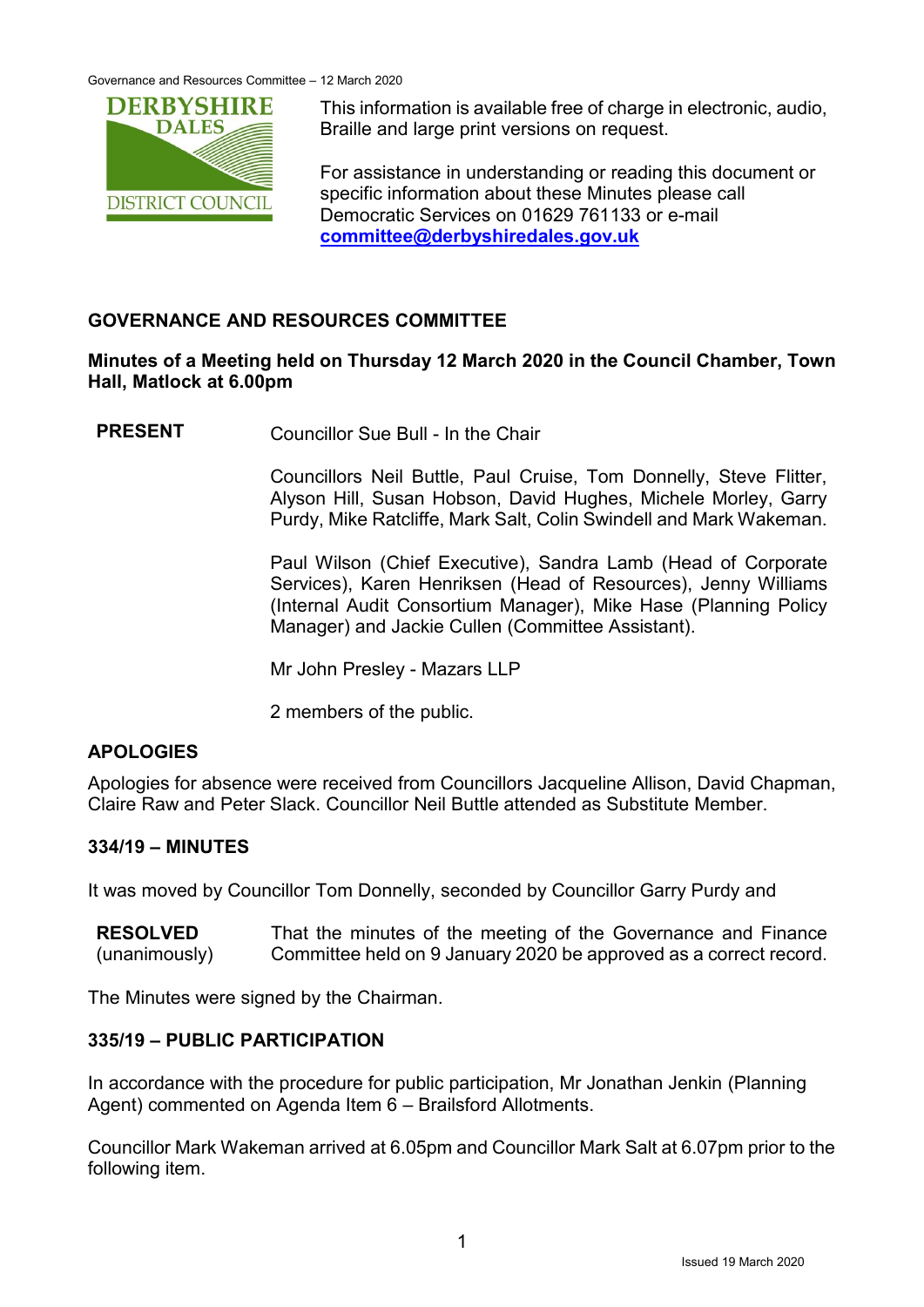Governance and Resources Committee – 12 March 2020

## **336/19 – BRAILSFORD ALLOTMENTS**

The Committee considered a request from Brailsford Allotment Holders' Association for the District Council to consider the compulsory purchase of the land on which the allotments were currently sited, in order to ensure the long term retention of this land as allotments.

The history of Brailsford allotments was set out in the report. The Allotment Association had submitted nine letters from people resident within the district, asking the District Council to consider the compulsory purchase of the land. As such, and in line with Section 23 of the Small Holdings and Allotments Act 1908, the District Council must consider the request, as set out in the report. Having taken into account the factors listed in the report, Officers were of the view that whilst the request made by the Allotment Association must be considered, there were not sufficient grounds for the District Council to take compulsory purchase action in respect of the current site of Brailsford Allotments.

It was moved by Councillor Garry Purdy, seconded by Councillor Mike Ratcliffe and

**RESOLVED** (unanimously) That the request from Brailsford Allotment Holders' Association to compulsorily purchase the current site of Brailsford allotments be declined.

## **337/19 – INTERNAL AUDIT OPERATIONAL PLAN 2020/21**

The Committee was asked to agree the Internal Audit Operational Plan for 2020/21 which outlined the assignments and estimated resources needed during the year.

A note explaining the role, purpose and some of the terminology used in the internal audit plan was attached at Appendix 1 to the report. An annual report summarising the outcome of the 2019/20 internal audit plan would be presented to this Committee after the year-end.

A summary of the internal audit plan for 2020/21 was tabled in paragraph 2.1 of the report with the detailed plan shown in Appendix 1 to the report, along with the actual and indicative audit coverage 2018/19–2022/23. A copy of the audit plan was provided to the Council's External Auditor to assist in co-ordination of work programmes.

A copy of the five year audit plan covering the period 2018/19 – 2022/23 was attached for information as Appendix 2 to the report, including two new audits: Climate Change and Ethics. The plans for 2021/2023 were indicative only and could well change in order to meet the priorities of the Council.

It was moved by Councillor Steve Flitter, seconded by Councillor David Hughes and

**RESOLVED** That the internal audit plan for 2020/21 be agreed.

(unanimously)

## **338/19 – REVISED COMPLAINTS PROCEDURE**

The Committee was asked to consider the revision of the District Council's Complaints Procedures to improve reporting and reduce response times.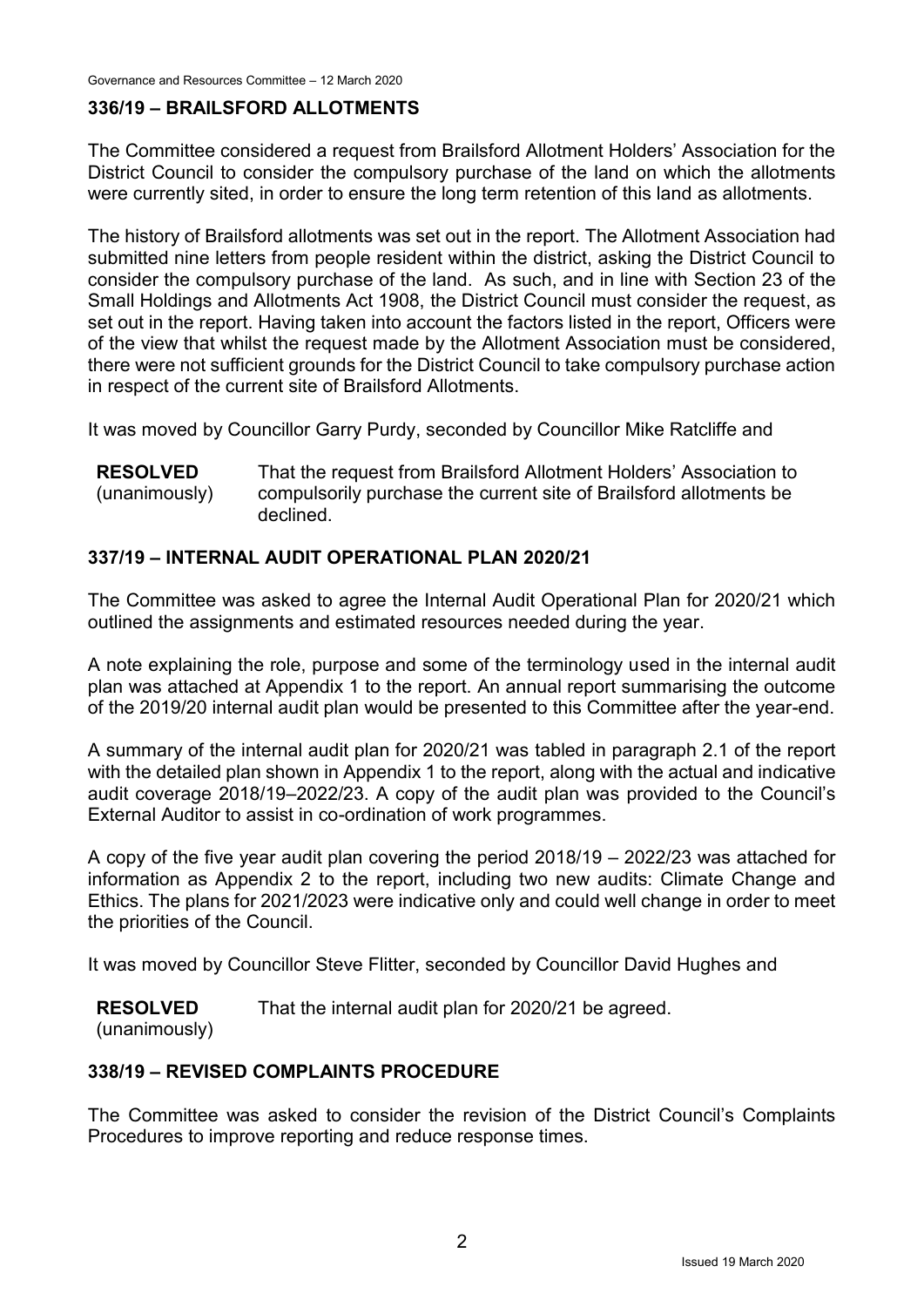The revised complaints procedure was attached at Appendix 1 to the report, which had been formulated by an internal working group and refined by the District Council's Senior Management Team.

The main principles of the revised procedure, together with a summary of the proposed online procedure, were set out in the report. It was acknowledged that some matters, which by their very nature were exceptions to the process, would automatically be routed to the Service Director at second stage and be classified as formal complaints. These exceptions were listed in the report.

It was moved by Councillor Steve Flitter, seconded by Councillor Paul Cruise and

**RESOLVED** (unanimously) That the revised Complaints Procedure is approved for re-launch on 1 April 2020.

## **339/19 – ARREARS FOR WRITE OFF**

The Committee considered a report on debtor write-offs authorised by the Head of Resources under delegated authority and sought approval for the write-off of individual debts exceeding £1,500 in accordance with the Council's Financial Regulations.

The Head of Resources advised Members of an error in the Recommendation on page 24 of the report: the total should read £128,529.96 to match the figure in Table 1 of the report.

The debts detailed in this report had been pursued through all appropriate methods of recovery open to the Council, as set out in the report. It should be noted that any debt would be reinstated where further information subsequently came to light that allowed further recovery action to be pursued.

CIPFA recommended that it was good practice to identify debts that were unlikely to be paid and to account for them in the accounts as soon as possible.

The amounts recommended for write-off were detailed in Appendix 1 to the report and were summarised in the main report.

It was moved by Councillor Mike Ratcliffe seconded by Councillor Garry Purdy and

**RESOLVED** (unanimously) That the individual amounts exceeding £1,500 listed in Appendix 1 to the report totalling £128,529.96 be written off.

## **340/19 – KIRK IRETON NEIGHBOURHOOD PLAN 2020/21**

The Committee considered the key recommendations of the Examiner's report into the Kirk Ireton Neighbourhood Plan. Subject to the recommended amendments the Kirk Ireton Neighbourhood Plan met the basic conditions and could proceed to Referendum pending approval at the meeting. The report was presented to this Committee rather than the Community and Environment Committee, with the agreement of the Chair, to ensure that Members could consider the report of the Independent Examiner and allow for the Referendum to be held on 7<sup>th</sup> May 2020 jointly with the election of the Police and Crime **Commissioner**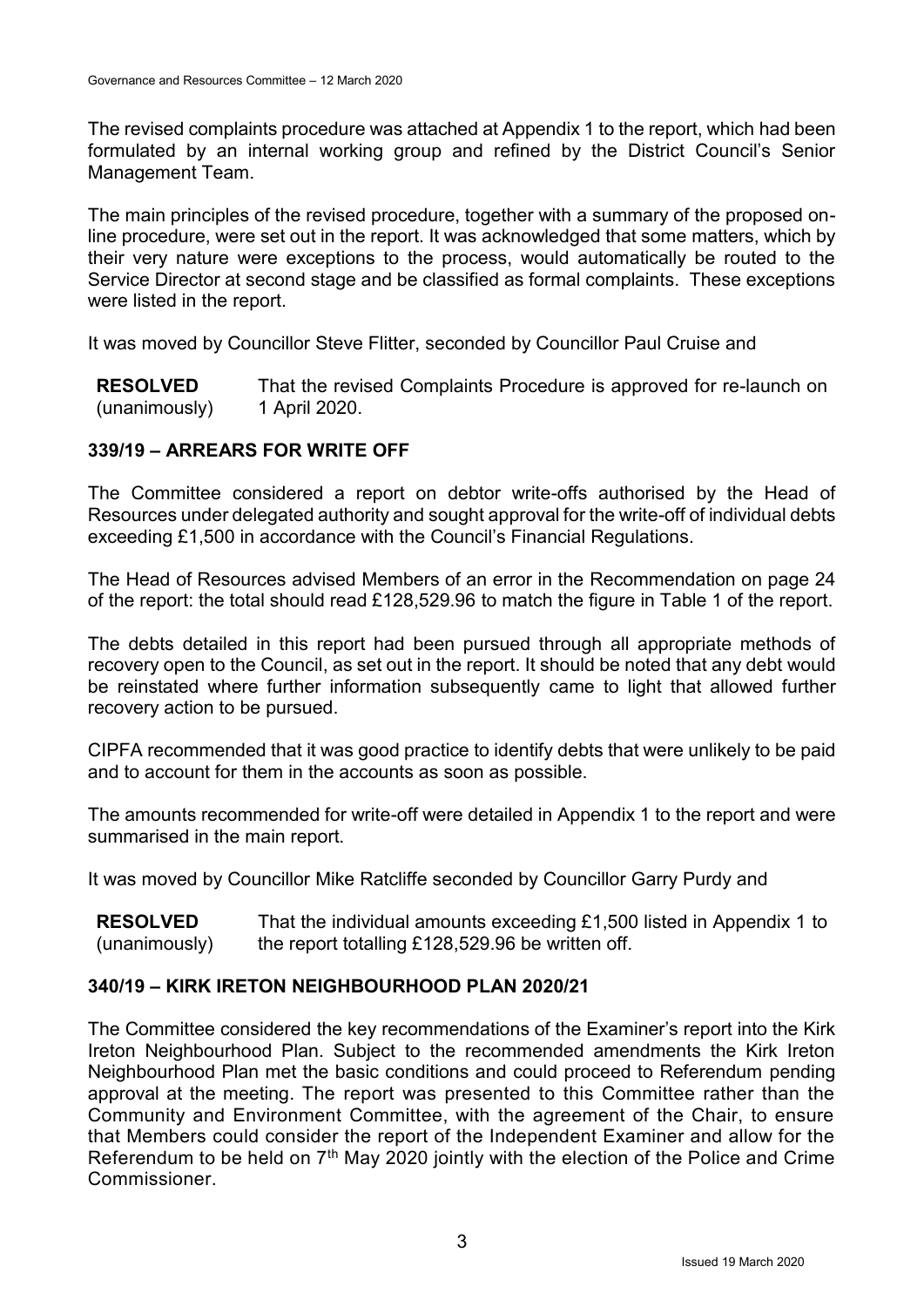The Parish of Kirk Ireton was designated as a Neighbourhood Area in accordance with Section 61G of the Town and Country Planning Act (as amended by the Localism Act 2011) on the 5<sup>th</sup> September 2014.

An independent Examiner, Mr Andrew Matheson MSc MPA DipTP MRTPI FCIH, was appointed by the District Council with the agreement of Kirk Ireton Parish Council and the Examination in Public was undertaken by written representation during November 2019 - February 2020. The Examiner's report was submitted to the District Council on 6<sup>th</sup> February 2020. The Independent Examiner's role was set out in the report, together with his comments and conclusion on the Neighbourhood Plan.

The Examiner's report recommended a series of modifications to the Policies, the supporting text and maps to effect corrections, ensure clarity and more importantly to ensure that the Basic Conditions were met, as required by Paragraph 8(1)(a) of Schedule 4B of the Town and Country Planning Act 1990. Subject to the recommended modifications the Examiner had concluded that the Kirk Ireton Neighbourhood Development Plan met all the necessary legal requirements and should proceed to Referendum. A copy of the Examiner's report was attached as Appendix 1 to the report.

Issues raised by the District Council, together with the Examiner's responses and recommendations were set out in Appendix 2 to the report; and the Examiner's full schedule of modifications and the District Council's response was set out within Appendix 3 to the report.

The District Council was responsible for making the necessary arrangements for the Referendum to be held, at which the following question defined in the Neighbourhood Planning (Referendums) Regulations 2012, Schedule 1 would be asked:

## *Do you want Derbyshire Dales District Council to use the Neighbourhood Plan for Kirk Ireton to help it decide planning applications in the Neighbourhood Area?*

A simple majority of all votes cast would be sufficient for the Kirk Ireton Neighbourhood Plan to have a mandate to be taken forward into the Development Plan for Derbyshire Dales and a further report would be presented once the outcome of the Referendum was known.

It was moved by Councillor Susan Hobson, seconded by Councillor Tom Donnelly and

- (unanimously)
- 1. That the report of the Examiner appointed to undertake the Examination of the Kirk Ireton Neighbourhood Plan be noted;
- 2. That, subject to the recommended modifications set out in Appendix 3 to the report, the District Council be satisfied that the basic conditions as required by Paragraph 8(1)(a) of Schedule 4B of the Town and County Planning Act 1990 have been met;
- 3. That the Kirk Ireton Neighbourhood Plan as modified be submitted to a Referendum in the Parish of Kirk Ireton to be held on Thursday 7<sup>th</sup> May 2020;
- 4. That a further report be presented to Members following the holding of the Referendum.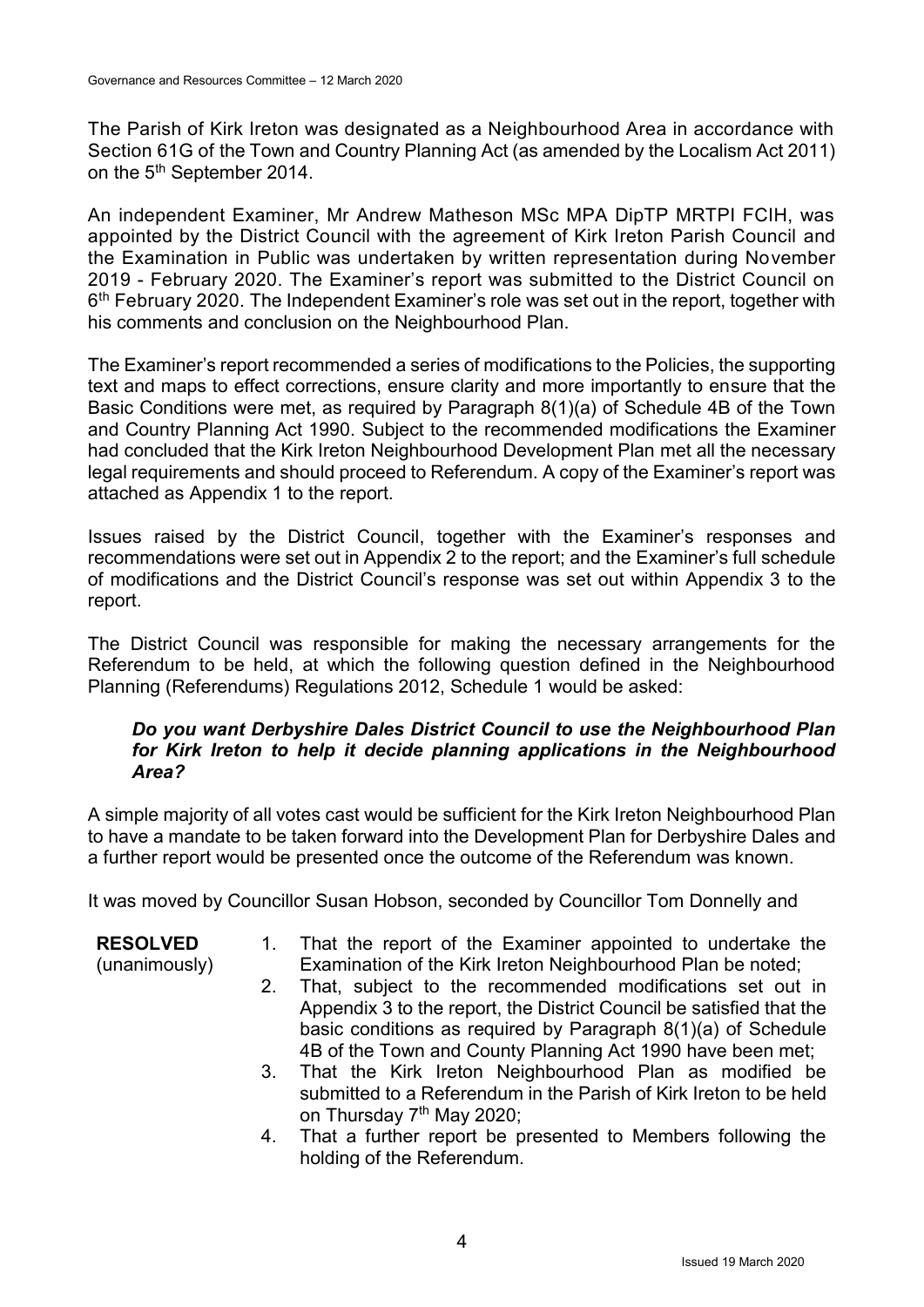## **341/19 – MEMBER DEVELOPMENT WORKING GROUP**

The Committee considered a report on the establishment of the Member Development Working Group with revised terms of reference, to oversee the provision of training and development for all elected Councillors.

The Leaders Advisory Group (LAG) met on 11 February 2020 and agreed to re-purpose the Member Development Working Group with a membership of 8, based on the principles of political proportionality. Draft Terms of Reference for the Working Group were attached as Appendix 1 to the report for consideration by the Committee.

Political Group leaders were asked to nominate members to serve on the Group, who were willing to commit the time and energy to fulfilling the role.

It was moved by Councillor David Hughes, seconded by Councillor Alyson Hill and

**RESOLVED** (unanimously) 1. That the Member Development Working Group is re-established with a membership of 8 based on the principle of political proportionality as follows:

| Group             | Seats |
|-------------------|-------|
| Conservatives     |       |
| Liberal Democrat  | n     |
| Labour            |       |
| Green/Independent |       |

- 2. That the draft terms of Reference are approved..
- 3. That the Member Development Working Group, once established, be tasked with preparing a work plan for 2020/21 for consideration at a future meeting of the Committee.

## **342/19 – JOINT CONSULTATIVE GROUP: MINUTES OF 29 JANUARY 2020**

It was moved by Councillor Steve Flitter, seconded by Councillor Garry Purdy and

**RESOLVED** (unanimously) That the Minutes of the Joint Consultative Group held on 29 January 2020 be received.

#### **343/19 – REFERRED ITEMS**

The Committee was asked to consider two recommendations from the Joint Consultative Committee meeting held on 29 January 2020 for a revised Code of Conduct for all employees of the Council and an amendment to the local agreement, as a departure from the Local Government Terms and Conditions of Employment (the "Green Book"), with regard to remuneration for work during a formally declared Major Incident or Emergency situation.

The relevant minutes of the Joint Consultative Committee were reproduced in the report in full to assist Members' understanding of the issues involved.

It was moved by Councillor Garry Purdy, seconded by Councillor Steve Flitter and